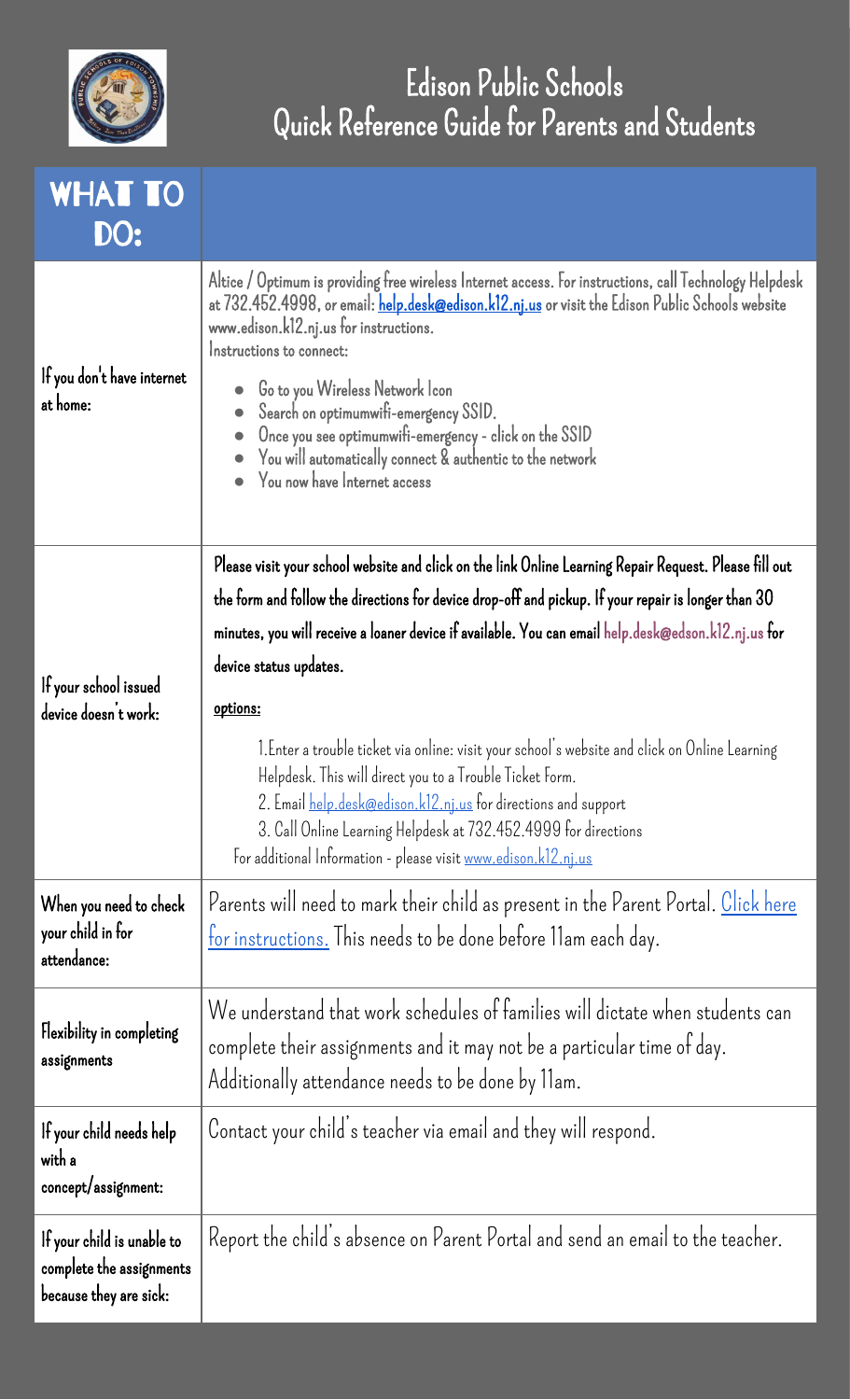| If you need assistance<br>from a specific staff<br>member (counselor, CST,<br>$etc.$ ): | If you know who you need to contact, please feel free to email them.<br>If you are unsure of who to contact, please call the main office at the school.<br>Click here for Elementary building contact info.<br>Click here for phone numbers for Secondary school buildings                                                                                                              |
|-----------------------------------------------------------------------------------------|-----------------------------------------------------------------------------------------------------------------------------------------------------------------------------------------------------------------------------------------------------------------------------------------------------------------------------------------------------------------------------------------|
| If your child qualifies for<br>free lunch/breakfast:                                    | In an effort to provide food security for our students who are eligible for free or<br>reduced meals, we have worked with our food service provider to make breakfast<br>and lunch available for pick up at our school buildings daily.                                                                                                                                                 |
|                                                                                         | Beginning Tuesday, March 17 <sup>th</sup> , we will have grab-and-go breakfast and lunches<br>that can be picked up between the hours of 9:30 and 11:30 am from designated<br>areas at each of our school buildings. The meals will be available so that both<br>breakfast and lunch meals can be picked up together.                                                                   |
|                                                                                         | If your family is eligible for free or reduced meals and you have children enrolled<br>in more than one school, you may pick up the meals for all your children at one<br>school.                                                                                                                                                                                                       |
|                                                                                         | The meals will be bagged and ready for distribution so that you can just pick it<br>up and go. We ask that you have your child's student ID number for each<br>eligible child so that our food service workers can check off the receipt of these<br>meals in an efficient manner.                                                                                                      |
|                                                                                         | Please check your email and our district link for updates regularly.                                                                                                                                                                                                                                                                                                                    |
| If your child has<br>medication in school that<br>you need to pick up:                  | Please email your school's nurse (check school's website) and the district's<br>head nurse <u>carol.martinez@edison.k12.nj.us</u> with the name of the student, the<br>school he or she attends, and the specific medication along with your phone<br>number. The school nurse or head nurse will make arrangements for you to pick<br>up the medication from the school's main office. |
| To access your child's<br>assignments:                                                  | Elementary: Click here to find the google site for your child's school.                                                                                                                                                                                                                                                                                                                 |
|                                                                                         | Secondary: Teachers are posting assignments on Google Classroom.                                                                                                                                                                                                                                                                                                                        |